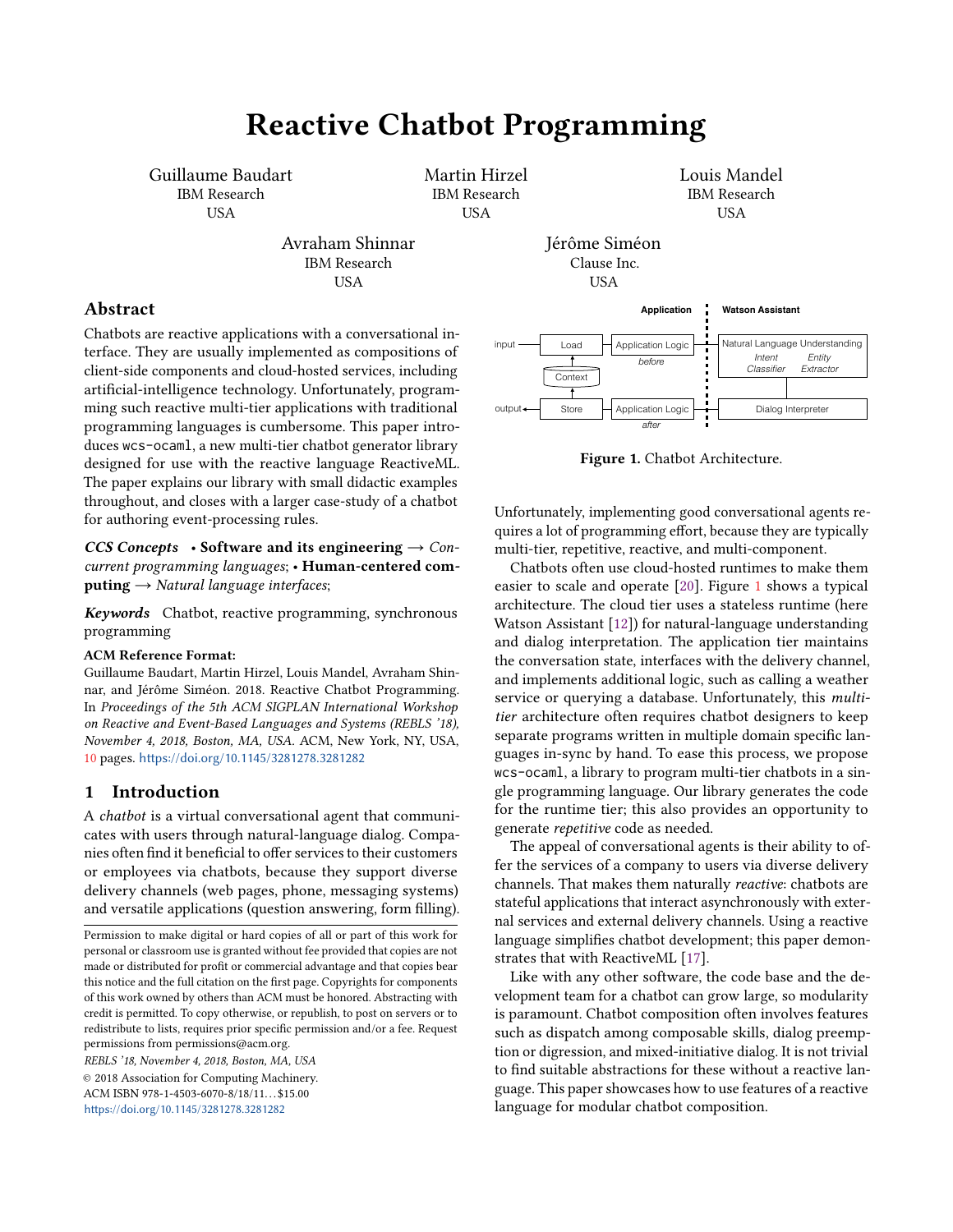This paper makes the following contributions:

- wcs-ocaml, a strongly typed OCaml library for generating multi-tier chatbots (Section [2\)](#page-1-0).
- Leveraging a general-purpose reactive programming language for chatbots orchestration (Section [3\)](#page-2-0).
- RuleBot, a case-study using chatbot generation and reactive orchestration, that is itself used to author event processing rules (Section [4\)](#page-5-0).

Overall, this paper suggests that chatbots are a fitting application of and for reactive and event-based technologies.

## <span id="page-1-0"></span>2 Generating Multi-tier Chatbots

This section shows how to generate a multi-tier chatbot following an approach inspired by multi-tier programming of web applications [\[6,](#page-9-4) [22\]](#page-9-5). Developers can thus program both Watson Assistant and the application in a single language using w $\mathsf{ccs}\text{-}\mathsf{ocaml.}^1$  $\mathsf{ccs}\text{-}\mathsf{ocaml.}^1$  As a running example, we generate KnockKnockBot, a simple chatbot that tells the following joke:

- <sup>1</sup> Bot: Knock Knock
- <sup>2</sup> User: Who's there?
- <sup>3</sup> Bot: Broken Pencil
- <sup>4</sup> User: Broken Pencil who?
- <sup>5</sup> Bot: Never mind it's pointless...

#### <span id="page-1-3"></span>2.1 Programming Watson Assistant

In Watson Assistant, a program is called a workspace and is represented by a JSON object containing definitions of intents, entities, and the dialog (the right side of Figure [1\)](#page-0-0).

Intents. Intents are the desired user actions. For instance, the user may ask who is knocking at the door. In Watson Assistant, intents are defined by a label and a set of examples that are used to train the intent classifier.

```
let who intent =Wcs.intent "Who"
    ~examples: [ "Who's there?";
                 "Who is there?";
                 "Who are you?"; ] ()
```
The intent classifier is a machine learning model that is able to recognize similar utterances [\[26\]](#page-9-6). For instance the utterance: Who's that stumbling around in the dark? will be successfully classified as a who\_intent.

Entities. Entities are the objects the user is referring to. In our example, we define an entity for the name of the main character Broken Pencil. Entities are defined by a name and a list of synonyms (or, a regular expression).

```
let char_entity =
 Wcs.entity "Characters"
    ~values: [ "Broken Pencil",
               ["Damaged Pen"; "Fractured Pencil"] ] ()
```
<span id="page-1-1"></span><sup>1</sup>Available at <https://ibm.github.io/wcs-ocaml/>.

# <span id="page-1-2"></span>**c** Knock Knock Knock 1 Response / 0 Context set / Does not return WhoIsThere  $\frac{1}{2}$ 1 Response / 0 Context set / Return allowed Answei @Character 1 Response / 1 Context set

Figure 2. Watson Assistant User Interface.

The entity extractor detects an entity if one of the synonyms appear in the utterance (or if the regular expression matches).

Dialog. The dialog is specified by a finite state machine that reacts to the intents and entities or context information set by the application. For instance, the control logic of our joke is a three-states automaton: 1) knock starts the joke, 2) whoisthere answers the question with the name of the main character, 3) answer concludes with the punchline.

```
let knockknock who_intent char_entity answer =
 let knock =
    Wcs.dialog_node ("Knock")
      ~conditions_spel: (Spel.bool true)
      ~text: "Knock knock" () in
  let whoisthere =
    Wcs.dialog_node ("WhoIsThere")
      ~conditions_spel: (Spel.intent who_intent)
      ~text: (entity_value char_entity)
      ~parent: knock () in
 let answer =
    Wcs.dialog_node ("Answer")
      ~conditions_spel: (Spel.entity char_entity ())
      ~text: answer
      ~parent: whoisthere
      ~context: (`Assoc ["return", `Bool true]) () in
  [ knock; whoisthere; answer ]
```
The states of the automaton, called *dialog nodes*, are defined using the Wcs.dialog\_node function. This builder function takes the name of the node and a set of options: the condition to enter the node (~condition\_spel) expressed in SpEL [\[23\]](#page-9-7), the response text (~text), and the parent node in the automaton (~parent). A node can also set information in the context object (~context). This object stores the state of the system, and can be used to pass information between conversation turns. In our example, the node answer sets return to true in the context, signaling the end of the joke.

In wcs-ocaml, SpEL expressions can be defined with a SpEL AST, or directly in the SpEL syntax used by Watson Assistant. For instance, the condition of the node answer can be rewritten ~condition:"@Characters" which evaluates to true if the Characters entity is identified in the current

WCS refers to the former name Watson Conversation Service.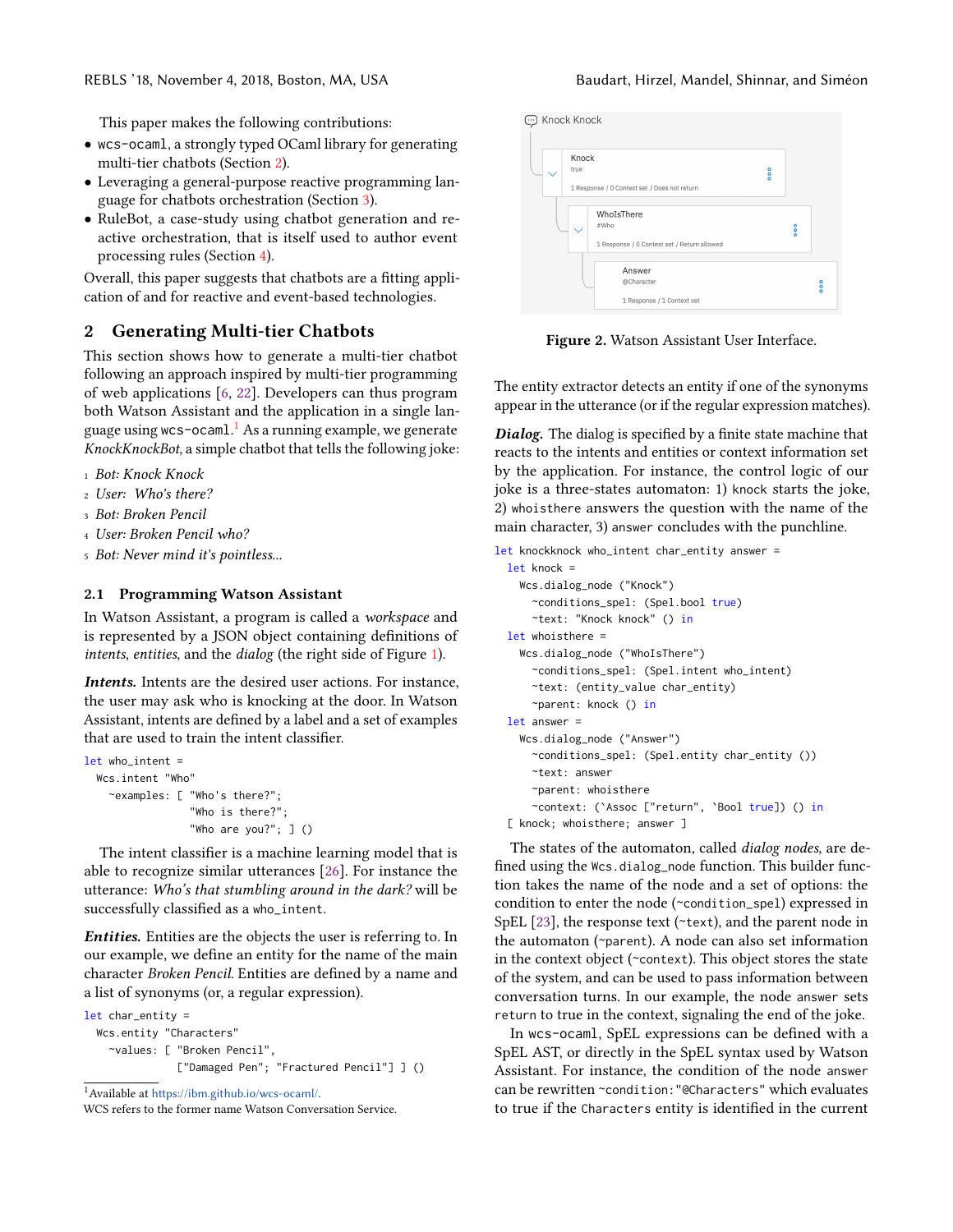utterance. However, only the first approach returns an error at compile time if the char\_entity entity is not defined.

Notice also that we are using OCaml name binding and type checking to link elements. For instance, the ~parent argument is a dialog node instead of just a string as in the JSON format of a node.

Workspace. We now have all the elements of a workspace that can be run with Watson Assistant: a list of intents, a list of entities, and a list of dialog nodes.

```
let ws_knockknock =
 Wcs.workspace "Knock Knock"
    ~intents: [ who_intent ]
    ~entities: [ char_entity ]
    ~dialog_nodes: (knockknock who_intent char_entity
                      "Never mind it's pointless") ()
```
The library can be used to programmatically manipulate and check workspaces. wcs-ocaml can also generate the corresponding JSON object, and the developer can load it into Watson Assistant using the REST API or the user interface. The workspace can then be used by an application or visualized in the Watson Assistant editor (Figure [2\)](#page-1-2).

## <span id="page-2-1"></span>2.2 Programming the Application

The workspace is only one tier of the complete chatbot. As shown in Figure [1,](#page-0-0) Watson Assistant also requires an application tier. Therefore, wcs-ocaml also provides support to deploy workspaces and to invoke them.

Workspace invocation. The REST call message sends a request containing the user utterance and the current context to Watson Assistant and returns the corresponding response. The context contains all the information required to resume the conversation (e.g., the current dialog node), and additional data that can be used to communicate between the application and the chatbot. For instance, the node answer defines a context variable return to notify the application of the end of the joke (Section [2.1\)](#page-1-3).

Using the message function, we can define an interpret function that executes a conversation turn with a workspace id and extracts the value of the context field return. The first argument of message denotes the service credentials creds.

```
let interpret creds id req =
 let resp = Wcs_call.message creds id req in
 let ctx, ret = Json.take resp.msg_rsp_context "return" in
 \{ resp with msg_rsp_context = ctx \}, ret
```
The context is an arbitrary JSON object that can be defined in OCaml with the Yojson library. There are thus only limited type guaranties on the context variables used to communicate between the application and the workspace. However, when both the application and the workspace are programmed in OCaml it is possible to share data structures. In our example, we can define a new type return (defined by return =  $\{$  return: bool;  $\}$ ) and use JSON serialization

in node answer and deserialization in the interpret function to impose stronger type guaranties.

A complete chatbot. The interpret function only executes one conversation turn. We can now define a complete chatbot that loops over the interpret function while maintaining the context between conversation turns.

```
let exec creds id =
 let rec loop ctx =
   let txt = input_line stdin in
   let req =
     Wcs.message_request ~text:txt ~context:ctx ()
    in
   let rsp, return = interpret creds id req in
   print_output rsp;
   begin match return with
    | Some v -> v
    | None -> loop rsp.msg_rsp_context
   end
  in
 loop Json.null
```
Deploying a chatbot. The wcs-ocaml library provides utility functions to deploy workspaces in Watson Assistant. These make it possible to integrate workspaces deployment in the application to avoid discrepancies between the two parts of the chatbot and use a version control system to manage the complete code. Programmers can thus frequently update and re-deploy the application to integrate user feedback and continuously improve the system [\[25\]](#page-9-8).

## <span id="page-2-0"></span>3 Reactive Orchestration

Section [2](#page-1-0) showed how to generate workspaces and invoke them in a simple chatbot application. This section demonstrates how to leverage reactive programming to build advanced chatbots by composing elementary ones. All the orchestration techniques presented here are generic and can be applied to any chatbot application.

## 3.1 ReactiveML

To illustrate our approach, we use ReactiveML [\[17\]](#page-9-3), a reactive extension of OCaml. ReactiveML adds to OCaml the notion of processes that can be composed in parallel and communicate through signals. The language also provides some high-level reactive control structures like suspension and preemption (see [\[17\]](#page-9-3) for more details on the semantics of the language and its implementation).

As a first example, we can lift the exec function of Section [2.2](#page-2-1) to a ReactiveML process.

```
let process exec creds id input output =
 let rec process loop_ ctx =
   await input([txt]) in
   let req = message_request txt ctx in
   let rsp, return = interpret creds id req in
   emit output rsp;
```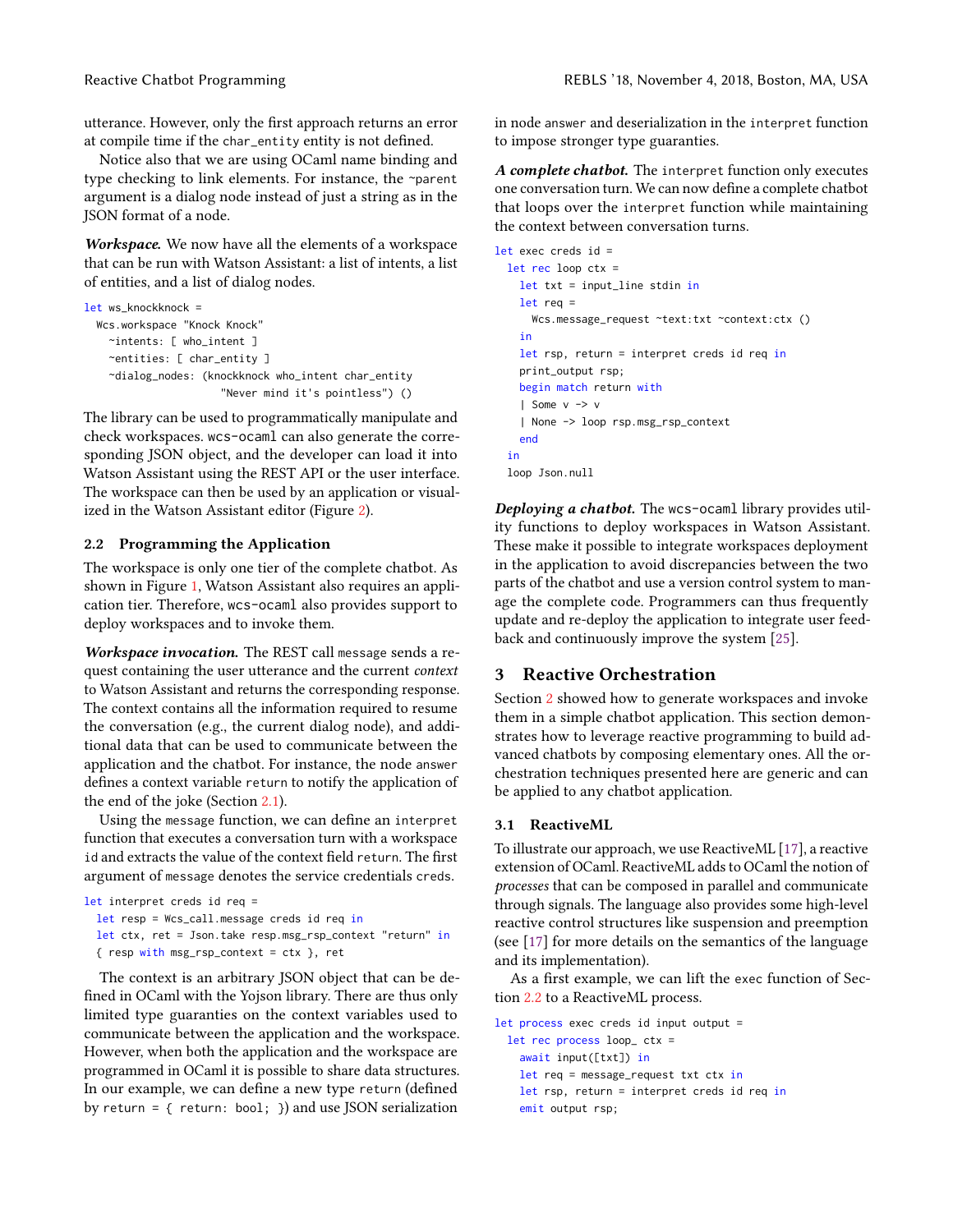```
begin match return with
  | Some v -> v
  | None -> run loop_ rsp.msg_rsp_context
  end
in
run loop_ Json.null
```
Compared to the exec function presented in Section [2.2,](#page-2-1) the exec process takes two additional arguments input and output. These signals are the communication channels used to interact with the chatbot.

The process waits for a new user utterance to trigger a reaction using the await construct. It calls the cloud service using message\_request and decodes the response with interpret.<sup>[2](#page-3-0)</sup> After the call to interpret, instead of directly printing the output text on the standard output, the response is emitted on the output signal using the emit construct. Then, depending on the value of the return variable, the code returns the corresponding value or launches the recursive call with the run construct.

Signals input and output can be used to delegate the interface with the user to dedicated processes which ease the composition with other chatbots. For examples, we can build a simple chatbot by running in parallel exec with a process io that fetches user utterances (e.g., from the standard input) and prints the chatbot responses (e.g., on the standard output).

```
let process simple_bot creds id =
 signal bot_output, user_input in
 run io bot_output user_input ||
 run exec creds id user_input bot_output
```
The parallel composition is realized with the || operator. The two processes communicate through the signals bot\_output and user\_input, introduced with the signal/in construct.

#### <span id="page-3-1"></span>3.2 Chatbot State Machines

We now show how to use the control structures provided by ReactiveML to orchestrate the execution of chatbots.

Restart. First, consider a chatbot with a multi-modal interface with a reset button to restart the conversation from the beginning. This behavior can be implemented as follows:

```
let rec process exec_restart creds id input output restart =
 do
    run exec creds id input output
 until restart ->
    run exec_restart creds id input output restart
 done
```
The preemption is realized with the do/until construct. The execution of the exec process is interrupted when the signal restart is emitted, causing a recursive call to exec\_restart.

Timeout. Consider now a security mechanism that checks if the user is still active. The controller is a two-state automaton. The first state runs the main chatbot. If the user remains silent for 10 seconds, the controller enters a second mode, where a second chatbot asks if the conversation should continue. The corresponding ReactiveML code is:

```
let process exec_timeout creds id confirm input output =
  signal timeout, suspend_resume, kill in
 do
    control
      run exec creds id input output
    with suspend_resume done
    | \ |run periodic 10 timeout input
    | \ |loop
      await timeout;
      emit suspend_resume;
      let continue = run confirm input output in
      if continue then emit suspend_resume
      else emit kill
    end
 until kill done
```
The exec\_timeout process comprises three parts executed in parallel. 1) The main chatbot is launched inside a control construct. Its execution suspends when suspend\_resume is emitted and resumes at the next emission of the signal. 2) In parallel, the process periodic is a countdown that emits the signal timeout after 10 seconds of inactivity. The countdown is reset at each new user input. 3) In parallel, whenever signal timeout is observed, the controller emits signal suspend\_resume to suspend the execution of the main chatbot and launch the process confirm. If the user wants to continue the conversation (confirm returns true) the controller emits suspend\_resume again to resume the execution of the main chatbot. Otherwise it emits signal kill, triggering the do/until construct enclosing the three parts, thus terminating the process.

Note that exec\_timeout is a higher-order process. It takes the process confirm as argument. Process confirm can be implemented with a Watson Assistant workspace executed by exec or by an arbitrary ReactiveML process.

#### <span id="page-3-2"></span>3.3 Chatbot Dispatch

In the previous example the switch between the two chatbots is triggered by an external event (timeout or termination). A common pattern is to do the switch based on the conversation flow (e.g., invoking the joke skill of a personal assistant).

Turn dispatch. A first solution is to add a dedicated dispatcher chatbot whose role is to explicitely call other chatbots. Such a dispatcher can be programmed in a generic way as follows:

<span id="page-3-0"></span> $^{\rm 2}$  interpret could be called asynchronously using <code>Rm1\_async.</code>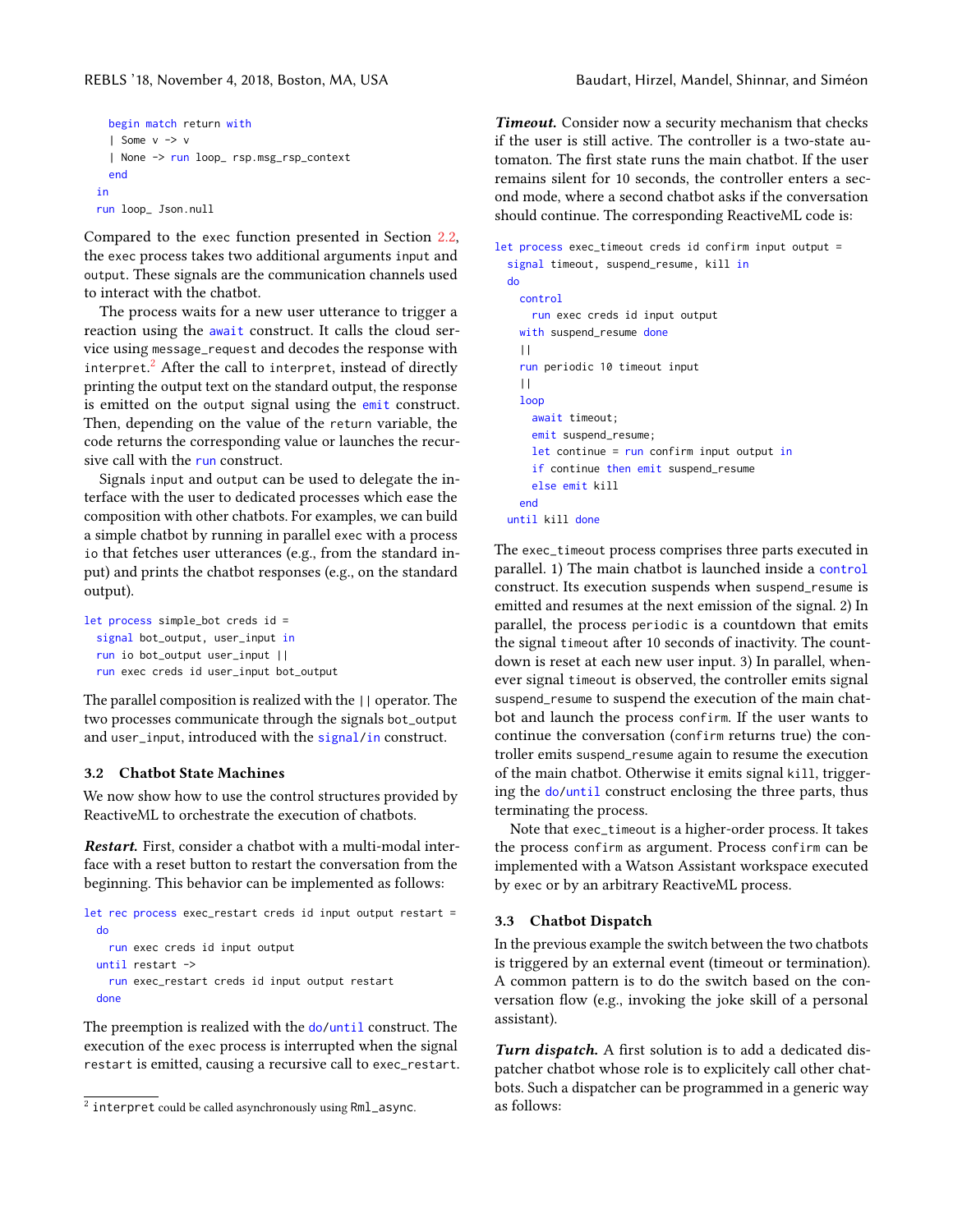```
let process exec_dispatch creds
    dispatch_id trigger_id_list input output =
 let trigger_id_input_list =
   List.map
      (fun (trigger, id) -> (trigger, (id, new_signal())))
      trigger_id_list
 in
 Rml_list.par_iter
    (proc (\_, (id, local_input)) ->
      run exec creds id local_input output)
    trigger_id_input_list
  ||
 loop
    let trigger = run exec creds dispatch_id input output in
    let _, local_input =
     List.assoc trigger trigger_id_input_list
    in
    emit local_input (last ?input)
 end
```
Besides the service credentials and the input and output signals, the exec\_dispatch process takes as arguments the id of the dispatcher chatbot dispatch\_id, and trigger\_id\_list, a list of pairs (trigger, chatbot id). Whenever the dispatcher terminates, its return value is matched against the list of triggers to launch the corresponding chatbot. This architecture supports a multi-turn conversation with the dispatcher to trigger a chatbot, but the user must go through the dispatcher for each conversation turn with the chatbot.

The first part of the process exec\_dispatch turns the list trigger\_id\_list into an association list indexed by the triggers trigger\_id\_input\_list, where chatbot ids are paired with a unique local input signal (new\_signal()). The second part launches in parallel one exec process for each chatbot using its local input signal. All the chatbots thus publish their responses on the same output signal, but await inputs on their own local signal. The last part executes the dispatcher to get a trigger value. Based on this value, it retrieves the corresponding local input signal in trigger\_id\_input\_list and emits the last received input on this signal, thus triggering the corresponding chatbot.

Note that the dispatcher maintains the states of all the chatbots in parallel. The user can thus suspend and resume multiple conversations at will.

Session dispatch. Instead of addressing the dispatcher before each conversation turn, the next example uses the dispatcher to start multi-turn conversations with the chatbots. A first conversation determines which skill to trigger for the next session. In addition, a supervisor provides high-level controls during a session. At any time during the conversation, the user can express generic commands such as stop or restart.

The process session\_dispatch is a two-state automaton implemented with two mutually recursive processes. State dispatch\_state determines the chatbot for the next session.

Afterwards state control\_state launches a supervised conversation with the corresponding chatbot.

```
let process session_dispatch creds
 dispatch_id controller_id trigger_id_list input output =
  let rec process dispatch_state =
    let trigger = run exec creds dispatch_id input output in
   let _, id = List.assoc trigger trigger_id_list in
    run control_state id
  and process control_state id =
    signal kill, restart in
    signal cmds, local_input in
   do
     run exec creds controller_id input cmds ||
     run emit_commands cmds input kill restart local_input ||
     run exec_restart creds id local_input output restart;
     emit kill
    until kill -> run dispatch_state
   done
```
#### in

run dispatch\_state

State control\_state launches in parallel: 1) one exec process for the controller chatbot which reads the main input signal and emits commands on the local signal cmds. 2) A process emit\_commands that controls the emission of signals kill and restart based on the commands emitted by the controller. If no command is received, emit\_commands simply pipes the current input in local\_input. 3) A process exec\_restart (Section [3.2\)](#page-3-1) controlled by the restart signal for the session chatbot, which reads the local\_input signal and publishes on the global output. These three processes are executed inside a do/until construct controlled by kill. The controller can thus terminate the conversation at any moment to go back to dispatch\_state.

The process emit\_commands emits signals corresponding to the commands detected on signal cmds.

```
type command = Stop | Reset | Continue
let process emit_commands cmds input kill
    restart local_input =
 loop
    await input(txt, ctx) in
   match get_command ctx with
    | Stop -> emit kill
    | Continue -> emit local_input (txt, ctx)
    | Reset -> emit restart
  end
```
This process is another illustration of how to share data structures between the application and the Watson Assistant workspace (see Section [2.2\)](#page-2-1). The function get\_command marshals the JSON object returned by the controller workspace into the OCaml command type. The function that generates the workspace does the opposite operation, unmarshalling a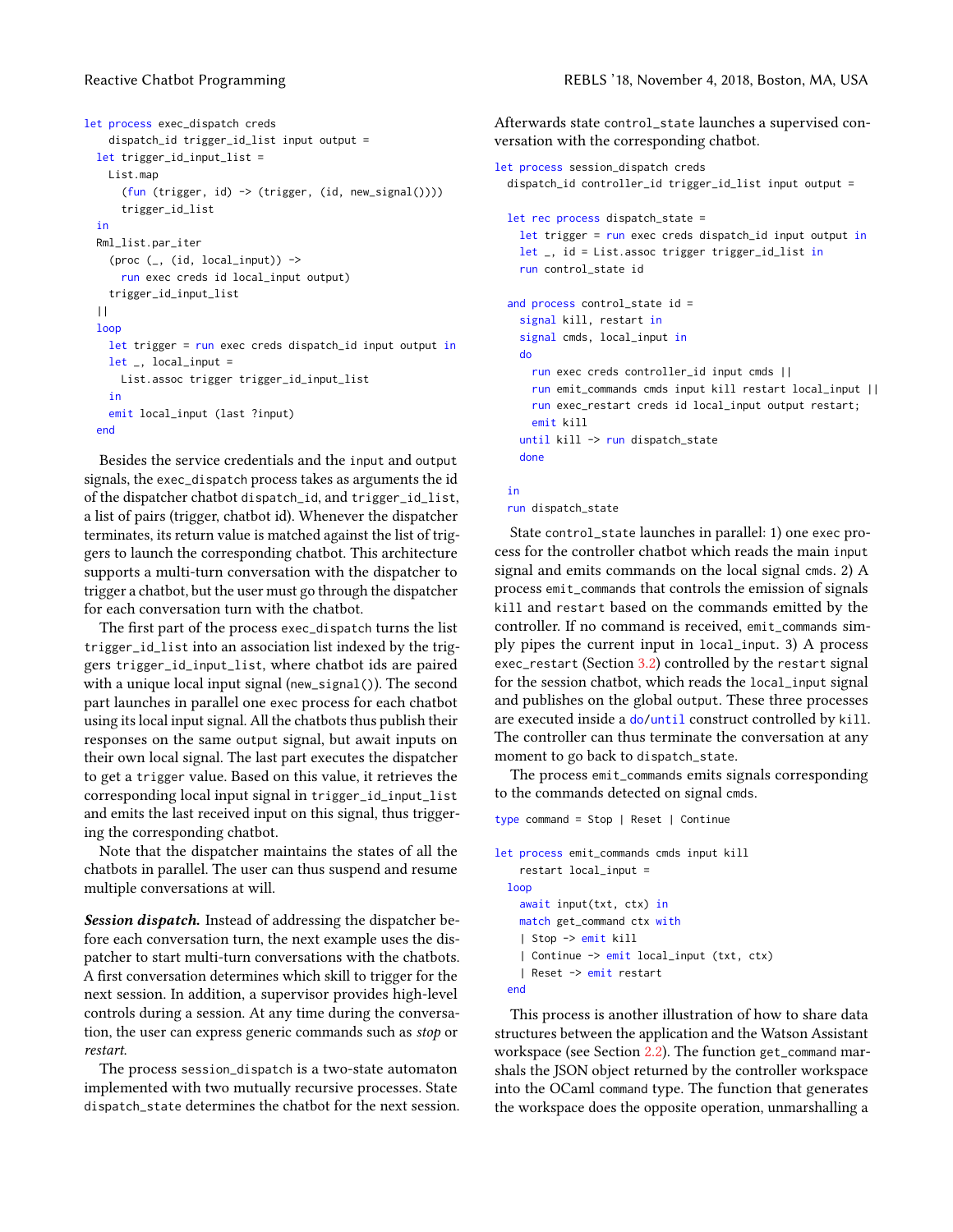- <span id="page-5-2"></span>1 when a transaction occurs, called 'the transaction'
- $2 \text{ if}$
- 3 the country code of this transaction is not "US"
- 4 and the amount of this transaction is more than 1000
- 5 then
- 6 emit a new authorization response where
- the account is 'the account',
- the message is "R01: Out of country transaction greater than 1000",
- the transaction is this transaction;

#### (a) Event rule

- 1 an account is a business entity identified by an id.
- 2 an account has a status (an account status).

3 an account status can be one of: Excellent, Good, Fair, Poor, Risky. 4

<sup>5</sup> a transaction is a business event time−stamped by a date.

6 a transaction is related to an account.

- 7 a transaction has an amount (a number).
- 8 a transaction has a country code.
- 9

<sup>10</sup> an authorization response is a business event time−stamped by a date.

11 an authorization response is related to an account.

12 an authorization response has a message.

13 an authorization response has a transaction.

#### (b) Data model

Figure 3. ODM credit card example [\[11\]](#page-9-9).

command into a JSON object. We can use this type to discriminate between the possible values returned by get\_command. If the command is Stop or Reset we emit the corresponding signals. If the command is Continue, which is returned by get\_command when the user does not trigger the controller, we simply pipe the current input in local\_input.

## <span id="page-5-0"></span>4 Case Study: RuleBot

As a case study, we now present RuleBot, a chatbot for authoring business rules  $[5]^3$  $[5]^3$  $[5]^3$  We target the event-processing engine ODM Insights (Operational Decision Manager: Decision Server Insights) in which programs are expressed in a controlled natural language called BERL (Business Event Rule Language). The design of RuleBot was challenging for two main reasons. 1) The dialog is mixed-initiative, that is, both the chatbot and the user can lead the conversation. This desirable trait for conversational agents benefits from advanced composition techniques. 2) The dialog builds a recursive data structure, the AST of an event processing rule, which heavily relies on data sharing between the service and the application.

#### 4.1 ODM Insights

Figure [3a](#page-5-2) shows an example of a BERL program for handling credit card transactions and authorization responses taken

<span id="page-5-3"></span>rule  $\cdots$  when event (if cond)? then actions event  $::= (a | an)$  EVENT occurs, (called VAR)? cond ::=  $expr$  (and  $expr$ )\*  $actions ::= (action ; )+$  $action ::= print expr | emit expr$ define VAR as expr set FIELD of VAR to expr  $expr ::= VAR | expr BOPexpr | not expr | lit$ this  $EVENT$  the FIELD of expr the (total  $|$  average) FIELD of (all ?) expr a new CONCEPT where (the FIELD is  $expr$ ,)+ lit ::= INT | REAL |STRING |BOOL |ENUM |DATE |DURATION  $BOP ::=$  and | or | is | is more than | is not | ...

Figure 4. Grammar of a subset of BERL.

directly from the tutorial of the official product documentation  $[11]$ . The keywords when, if, and then introduce the event, condition, and actions clauses of the rule, respectively.

BERL is a controlled natural language [\[14\]](#page-9-11). While users can intuitively read programs like the one presented in Figure [3a,](#page-5-2) programmers must follow the grammar of the language. Figure [4](#page-5-3) shows a representative subset of the BERL grammar. A rule consists of an event (when-clause), a condition (optional if-clause), and actions (then-clause). There are four different kinds of actions: print a message, emit an event, define a variable, or set a field. A large portion of the grammar (everything after expr) is devoted to the syntax of expressions that resembles expression languages found in many conventional programming languages but with a syntax reminiscent of natural language.

The concepts, fields, and events used in the rules (e.g., account, transaction, and authorization response) are defined in a separate Business Model Definition (BMD) file. For instance, Figure [3b](#page-5-2) shows the BMD file used for the credit card transactions rules. This data model is also described in a controlled natural language.

#### 4.2 RuleBot Overview

RuleBot provides a conversational interface with the goal to help non-programmer business users to author rules using the information provided in the BMD file. Presenting the authoring experience as a conversation enables RuleBot to guide and assist the human who does not need to learn how to program in the BERL language. For example, Lines 6-7 of Figure [3a](#page-5-2) can be generated with the following conversation:

- 1 Bot: What kind of action would you like to add?
- <sup>2</sup> User: Emit a new authorization response?
- <sup>3</sup> Bot: Ok, I'm adding a new emit action.
- <sup>4</sup> Bot: What is the account of the authorization response?
- <sup>5</sup> User: The value of the variable "the account".
- <sup>6</sup> Bot: What is the message of the authorization response?

<span id="page-5-1"></span><sup>3</sup>https://github.com/IBM/wcs-ocaml/tree/master/examples/rulebot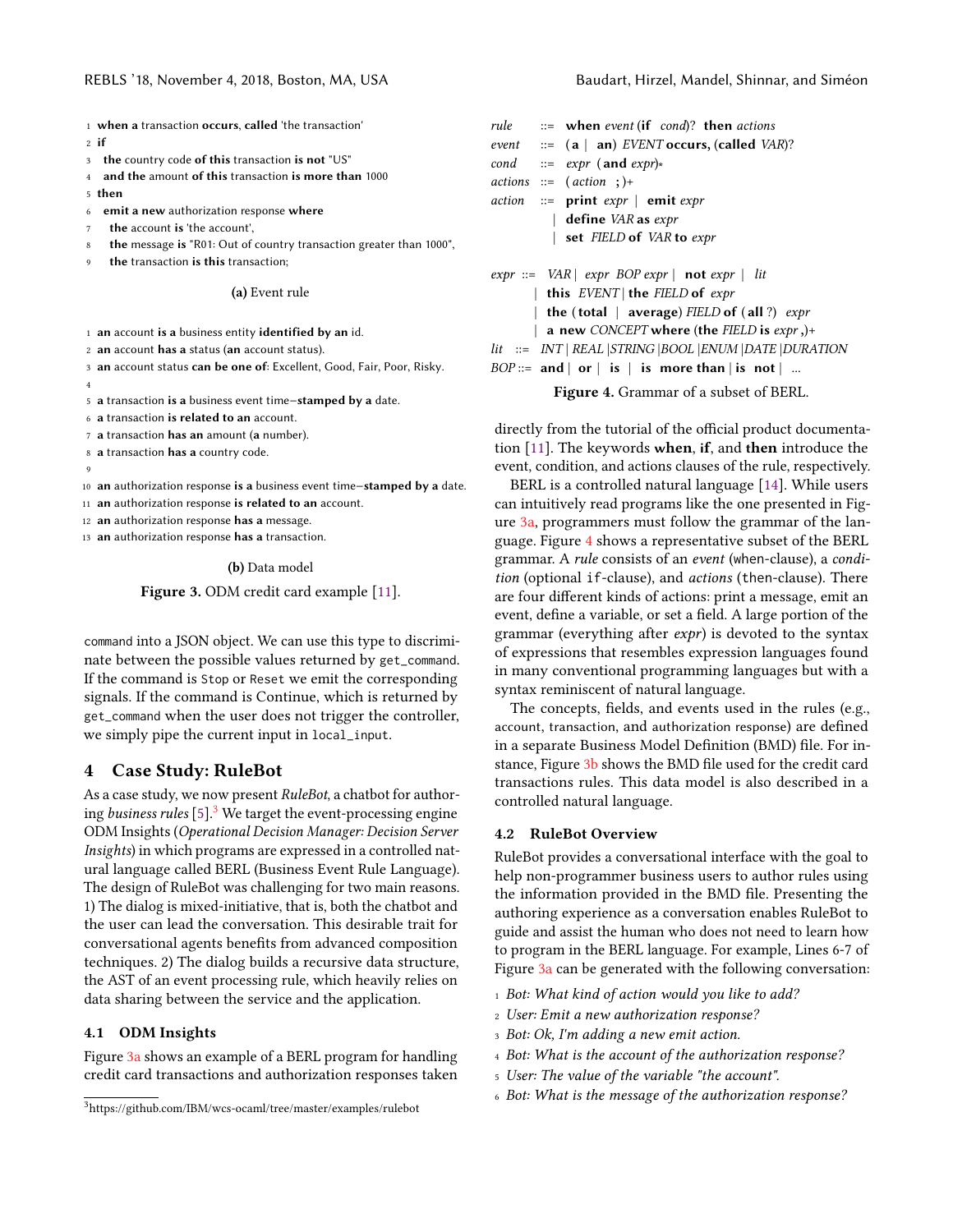<span id="page-6-0"></span>

Figure 5. Partial tree under construction.

The bot uses the structure of a rule and the data model (e.g., the required field of an authorization defined in Line 11 of Figure [3b\)](#page-5-2) to guide the dialog.

Through the flow of the conversation, the dialog controller incrementally builds the abstract syntax tree (AST) of a BERL rule. The central data structure in RuleBot is thus the partial tree, that is, a BERL AST under construction. This is a key data structure because both the flow of the conversation itself and its outcome are driven by the shape of BERL rules. Figure [5](#page-6-0) shows the partial tree state at Line 3 of the sample conversation. Note that it is a partial tree since the emitAct node is still missing required children.

#### 4.3 Building the Rule

The partial tree associates a state to each node (represented with different colors and styling in Figures [5\)](#page-6-0): undefined (blue, no border), filled (yellow, dashed border), or accepted (green, solid-line border). The state is used to guide the conversation. A node in the undefined state is still missing children. The conversation should thus go towards adding these AST elements. For example, the partial tree of Figure [5](#page-6-0) is leading to the generation of Line 4 of the sample conversation. When all its required children are filled, a node switches to the filled state. However, since the bot (and the user) can make mistakes, it is important to be able to modify a node. A node in the filled state can thus still be edited.

The user can accept or reject parts of the AST, in which case they must be filled again. The conversation can terminate only when all the nodes are in the accepted state.

We introduce separate data structures to represent tree transformations called instructions. Instructions constitute a protocol by which components of the dialog controller communicate with each other, as shown in Section [4.5.](#page-6-1) There are two kinds of instructions: replace, which swaps out one subtree for a new one, and accept, which changes the state of a subtree to be accepted.

#### 4.4 Natural Language Understanding

RuleBot handles user input that can combine natural language text and BERL expressions. At each step of the conversation, the user can input BERL fragments to short-circuit RuleBot understanding. This ability provides for a smooth transition between free natural language and controlled natural language. BERL expressions are quoted in markdown style with back-ticks so the parser can identify them. The natural language part is processed using the entity extractor and intent classifier of Watson Assistant. The quoted expressions are parsed using the BERL grammar of Figure [4](#page-5-3) to produce an AST fragment.

Intents are denoted with a hash-sigil (#). RuleBot has intents for BERL grammar non-terminals, such as #printAct, #emitAct, etc. These drive dialog choices. In addition, Rule-Bot has intents for mixed-initiative dialog, such as #fill, #help, and #reset. Intents are detected via classifiers trained from example utterances.

Entities are denoted with an at-sigil (@). RuleBot uses the following three kinds of entities:

- Built-in entities that are predefined in Watson Assistant, e.g., @number to extract numbers from user input.
- General-purpose entities, e.g., @yes and @no for yes/no answers from user input.
- Application-specific entities whose definition is based on the BMD file. Those correspond to schema or data model information and are specific to a given application domain. These entities are prepared by parsing the BMD file.

#### <span id="page-6-1"></span>4.5 RuleBot Control

The dialog controller drives the conversation until the rule is ready to be deployed. We implemented RuleBot using ReactiveML for the orchestration part and Watson assistant for the conversation part. To present the whole application within a single formalism, we use hierarchical state machines [\[9\]](#page-9-12), which are commonly used as a graphical representation of reactive programs. Figure [6](#page-7-0) shows the ReactiveML controllers and Figure [7](#page-8-0) shows the Watson Assistant workspaces. Workspaces are invoked in particular states of the controllers. The finite-state approach is a least common denominator of sorts for specifying conversational agents [\[18\]](#page-9-13). The user interface of Watson Assistant visualizes dialog logic as finite state machines (c.f. Figure [2\)](#page-1-2), but where Figure [7](#page-8-0) renders transition triggers on arrows, Watson Assistant renders transition triggers on nodes. We introduce hierarchical state machine concepts as they come up.

To enable natural interaction with the user, one key feature of RuleBot is mixed-initiative dialogs: the conversation flow can be directed by the application (filling AST nodes one after the other), but the human is also able to pick the part of the rule they want to work on (user initiative).

Process driver (Figure [6b\)](#page-7-0) drives the construction of the AST based on both user instructions and its own control logic.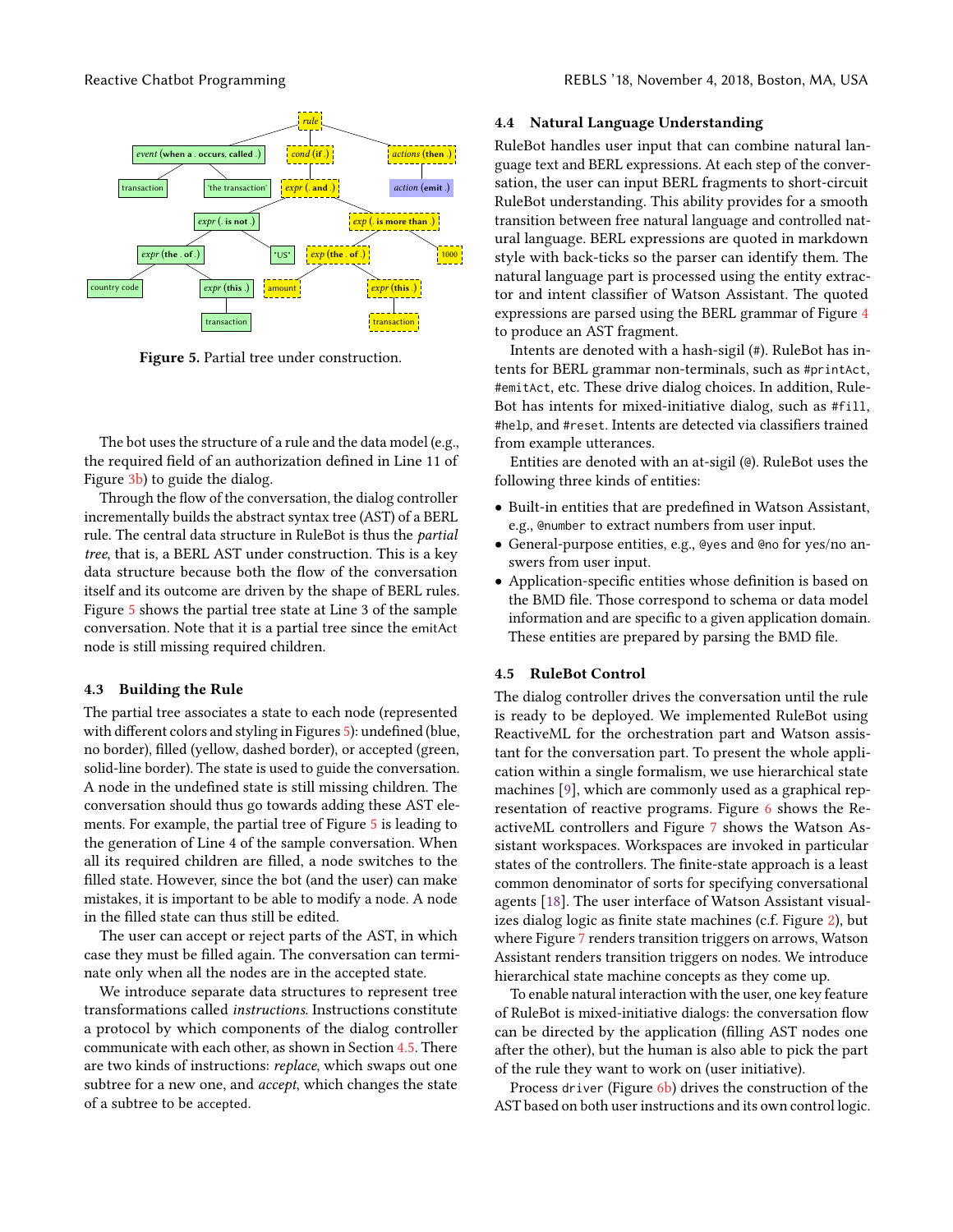<span id="page-7-0"></span>

Figure 6. RuleBot controllers

States are shown as rectangles with rounded corners labeled by their name, and transitions are shown as arrows labeled by their trigger. The start state, here build, has an incoming arrow that does not originate from another node. Final states, here also build, have a double border. The state machine is hierarchical in the dual sense that first, individual states in Figure [6b](#page-7-0) can contain state machines of their own (e.g., build is presented in Figure  $6c$ ), and second, the state machine itself constitutes a state in another one (driver in Figure [6a\)](#page-7-0). In the start state build the chatbot keeps the initiative of the conversation. At any time during the conversation, the user can grab the initiative by requesting a change, wich preempts the execution of build. Preemption transitions are indicated with a bullet. The controller then enters state change. When the execution of change terminates, the controller enters state build without further input ( $\varepsilon$  transition) and takes the control back to complete the rule. The ReactiveML code corresponding to Figure [6b](#page-7-0) is:

```
let rec process driver =
 do run build
 until replace(focus, txt) ->
    run change focus txt;
    run driver
 done
```
The replace signal carries a pair (focus, text), so users can specify the focus for the next update. For space reasons, we only present the graphical representation of the code.

Process build (Figure [6c\)](#page-7-0) coordinates the conversation flow to fill all the nodes in the AST and then ask for confirmation that the rule is correct and ready for deployment. When the execution of rule-fill terminates, RuleBot asks the user for confirmation using the accept workspace of Figure [7b.](#page-8-0)

Process change (Figure [6d\)](#page-7-0) handles user modification requests. The label of the get-focus state is written in the form state-name / action, meaning that the action gets executed upon entering the state, in the fashion of a Moore Machine. In this case, the action consists of calling a function, get\_focus(), to select the AST node to focus on based on the user input. AST nodes are uniquely identified by a pair (focus, kind), where focus is an integer and kind denotes the syntactical category (e.g., event, cond, actions in Figure [4\)](#page-5-3).

Process rule-fill (Figure [6e\)](#page-7-0) is a loop that first selects the next AST node to fill (next-focus state) and then updates the rule (fill state). This is the counterpart of change when RuleBot takes control of the conversation. Here the node selection (function rule\_next\_focus()) is based on the current partial tree and the previous node that has been filled. We chose a heuristic to select the first undefined or rejected node that followed the previously filled one in the pre-order of the AST. If there is no node to fill behind the one which has been just filled, rule\_next\_focus() searches a node to fill from the beginning of the rule.

Process fill (Figure [6f\)](#page-7-0) drives the conversation to the subdialog that produces an AST of the expected kind. Depending upon the selected node, RuleBot must construct different kinds of sub-AST to complete the partial tree. The kinds correspond to syntactic classes of the grammar. Each state of fill triggers a workspace to builds an AST of a different kind, and then uses a replace instruction to update the rule. For space reasons, we only present one of the workspace for constructing AST subtrees.

Workspace *action* (Figure [7c\)](#page-8-0) builds an *action* subtree. It uses four intents for the four action types in the BERL grammar (print, emit, define, and set). The states not understood and help display some messages and loop back to prompt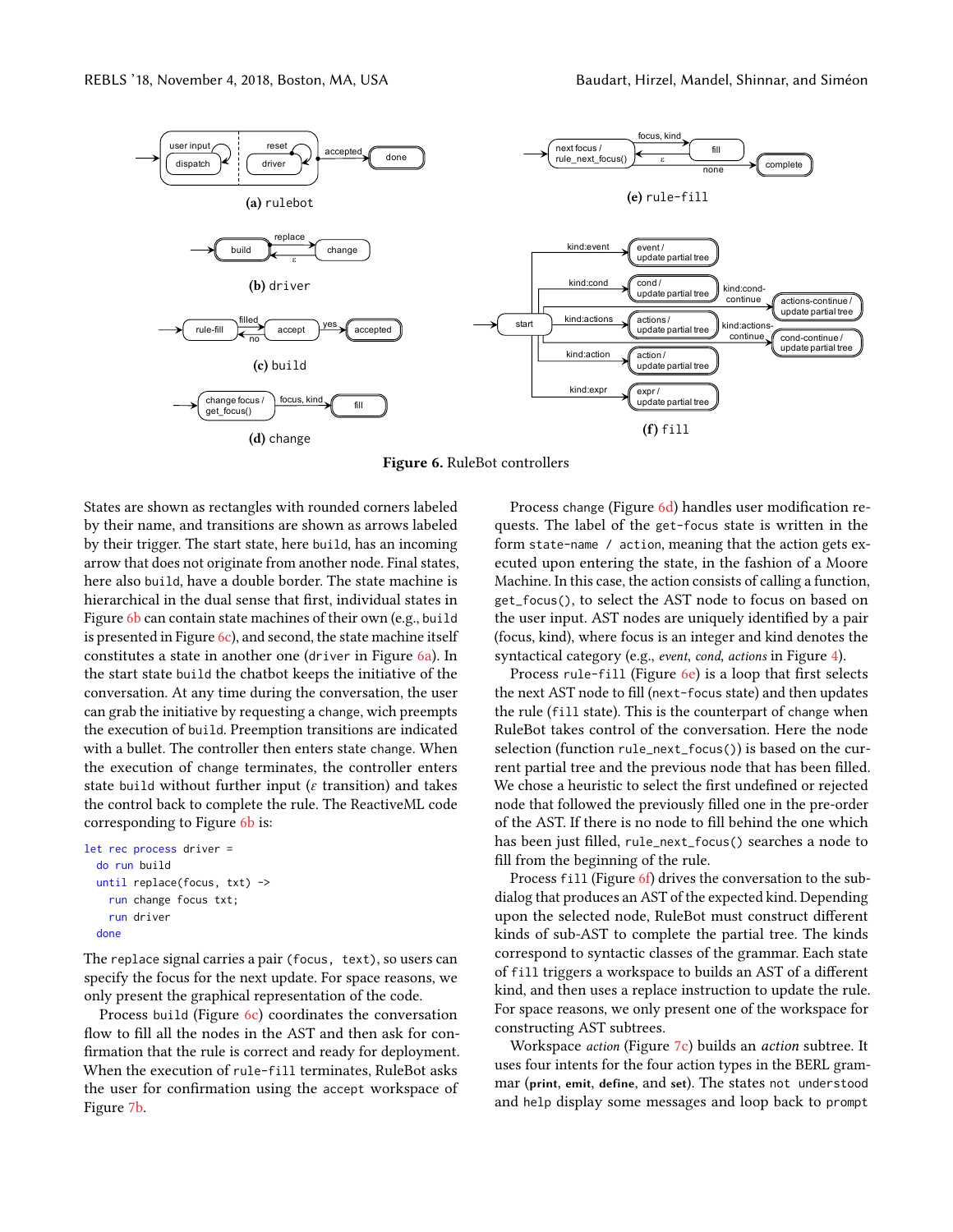<span id="page-8-0"></span>

Figure 7. RuleBot workspaces

without further input ( $\varepsilon$  transitions). Transitions labeled true succeed for any user input: the input serves as a field or variable name and is not subjected to natural-language understanding. This workspace also illustrates a design decision we made: RuleBot does not allow defining a variable or setting a field without immediately giving the name of the variable or field, because separating that step would be confusing.

Process rulebot (Figure [6a\)](#page-7-0), the top-level controller of the complete chatbot, executes the driver process in parallel with the dispatch workspace to gather user instructions. Parallel composition is indicated by a dashed line. This process is an advanced version of session\_dispatch presented in Section [3.3.](#page-3-2) A reset instruction preempts and restarts the execution of driver, and the execution of the two parallel processes ends when the user validates the rule (accepted).

Workspace dispatch (Figure [7a\)](#page-8-0) analyzes each user input and can trigger events that change the conversation flow. It detects the intent #fill along with the AST node to modify. The AST node can be specified by an entity @number or by the name of the part of the rule. The workspace can also generate a reset event after confirmation by the user. Finally, it also handles top-level help.

### 5 Related Work

A popular survey on chatbot technologies identifies three main approaches to chatbot programming and orchestration: finite-state based, frame-based, and agent-based [\[18\]](#page-9-13). The finite-state based approach is the most low-level, giving the programmer fine-grained control but also forcing them to specify a lot by hand. The frame-based approach is more high-level, letting the programmer specify slots to be filled in, but ceding control over which slots are filled in when to the system [\[3\]](#page-9-14). The agent-based approach is even higher-level by leaving even more of the dialog control to be planned and optimized by the system, and has been the subject of much research over the years [\[18\]](#page-9-13). The VoiceXML standard for chatbots supported both finite-state and framebased approach as well as subdialogs [\[16\]](#page-9-15), but did not adopt the agent-based approach. Similarly, the recent surge in commercial platforms for authoring and hosting chatbots has been adopting finite-state and frame-based approaches but not agent-based approaches [\[20\]](#page-9-1), perhaps to retain more control over dialog flow. Most commercial chatbot platforms are programmable via libraries in general-purpose programming languages such as JavaScript, causing control to be rather low-level. In contrast, our work uses a reactive language, a more natural fit for the kind of control needed in a chatbot. Watson Assistant targets low-code users by offering graphical authoring [\[12\]](#page-9-2). Our work complements this with an alternative code-based authoring approach. The RuleBot case study in Section [4](#page-5-0) drives the dialog from a grammar, following a vision we sketched in earlier work [\[10\]](#page-9-16). For chatbot orchestration, consumer platforms often dispatch among libraries of skills implemented as third-party subdialogs [\[1\]](#page-9-17). In contrast, since our work focuses more on enterprise platforms, it provides more expressive composition.